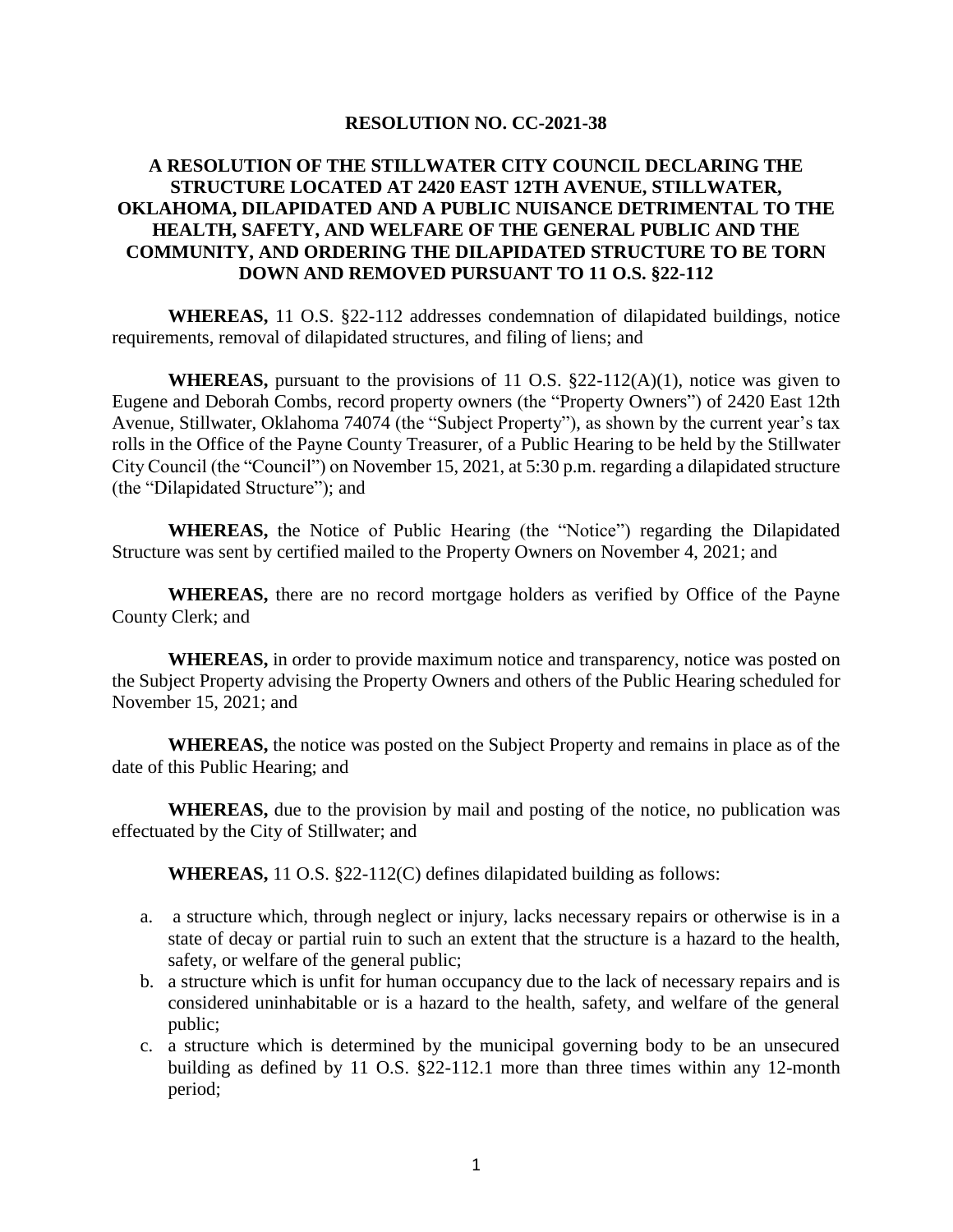- d. a structure which has been boarded and secured for more than 18 months;
- e. a structure declared by the municipal governing body to constitute a public nuisance.

**WHEREAS,** as of the final date of inspection prior to preparation of the Notice, the Dilapidated Structure was not maintained in a clean, safe, secure, or sanitary condition, the exterior walls have holes, breaks, loose and rotting materials, windows have extensive rot, exterior doors and door assemblies are in poor condition, structural members are deteriorating, potentially impacting dead and live loads, and trees and brush are overtaking the rear of the structure (the "Structure Condition"); and

**WHEREAS,** Ms. Deborah Combs appeared on November 15, 2021, and advised that her husband had passed away; and

**WHEREAS,** the Council approved tabling the item to allow Ms. Combs additional time to address the deficiencies; and

**WHEREAS,** the hearing was continued to January 24, 2022; and

**WHEREAS,** as of the date of this Public Hearing, January 24, 2022, the Dilapidated Structure has not been addressed and therefore remains a nuisance; and

**WHEREAS,** current and past documentation of the condition of the structure and the state of the Subject Property is contained in the Written Official Record attached hereto as Exhibit "A;" and

**WHEREAS,** the Structure Condition as set forth above, demonstrates that the Dilapidated Structure, through neglect or injury, is devoid of the necessary repairs and is in a state of decay and partial ruin to such an extent that the Dilapidated Structure is a hazard to the health, safety, and welfare of the general public; and

**WHEREAS,** the Structure Condition as set forth above, demonstrates that the Dilapidated Structure is unfit for human occupancy due to the lack of necessary repairs and is considered uninhabitable and is a hazard to the health, safety, and welfare of the general public; and

**WHEREAS,** the Structure Condition as set forth above, as well as the attached Written Official Record, demonstrates that the Dilapidated Structure and the Subject Property should be declared a public nuisance.

**NOW, THEREFORE, BE IT RESOLVED BY THE CITY COUNCIL OF THE CITY OF STILLWATER, OKLAHOMA, THAT** a Public Hearing regarding the Subject Property was held on this 24th day of January, 2022.

**NOW, THEREFORE, BE IT FURTHER RESOLVED THAT** the Written Official Record accompanying this Resolution is hereby formally accepted and adopted herein.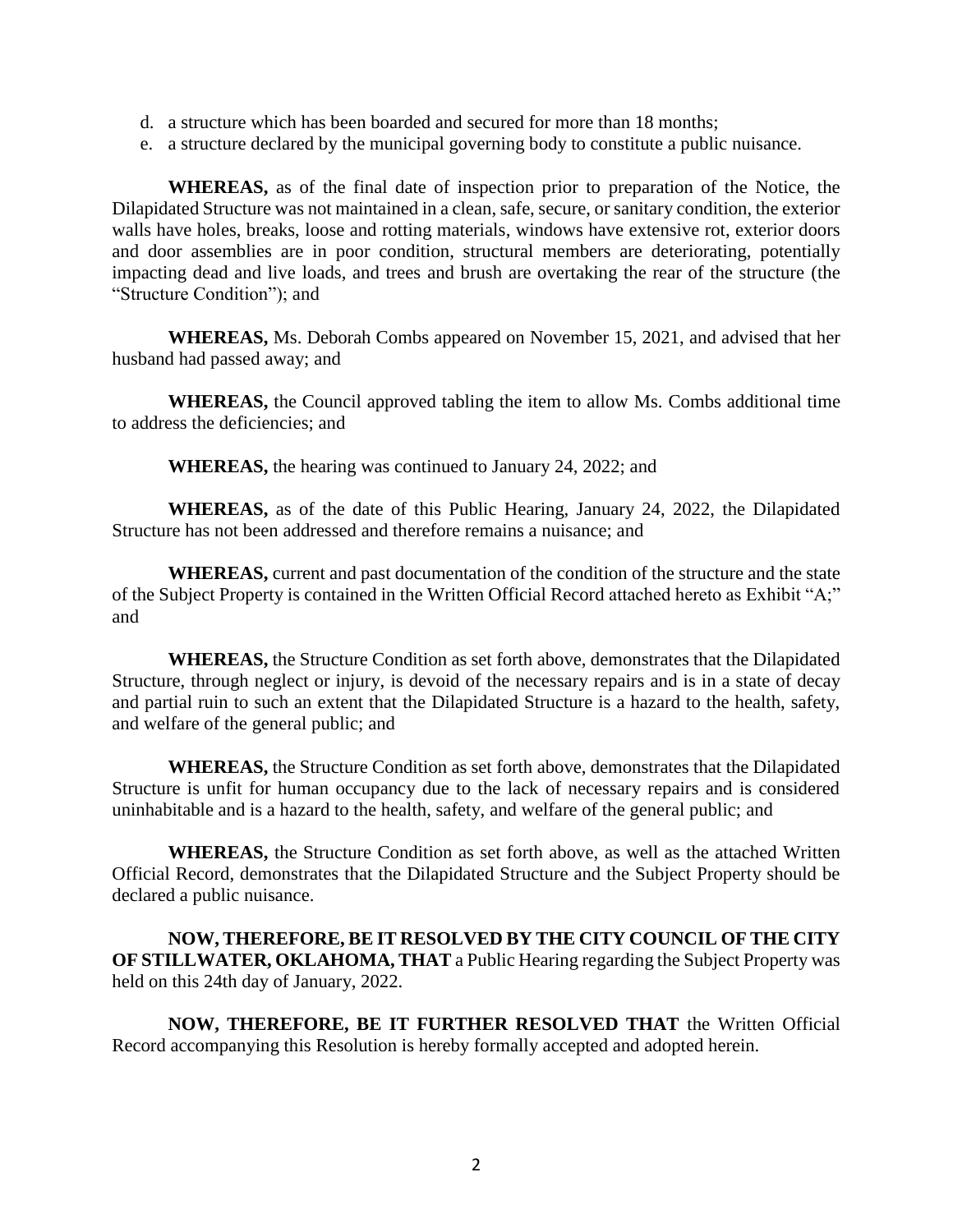**NOW, THEREFORE, BE IT FURTHER RESOLVED THAT** based upon the Written Official Record provided to the City Council and the Property Owners and adopted herein, as well as the information presented at the Public Hearing, the City Council hereby finds that the Dilapidated Structure on the Subject Property is dilapidated and has become detrimental to the health, safety, and welfare of the general public and the community.

**NOW, THEREFORE, BE IT FURTHER RESOLVED THAT** based upon the Written Official Record provided to the City Council and the Property Owners and adopted herein, as well as the information presented at the Public Hearing, the City Council hereby finds that the Structure on the Subject Property is dilapidated and creates a fire hazard which is dangerous to other properties.

**NOW, THEREFORE, BE IT FURTHER RESOLVED THAT** based upon the Written Official Record provided to the City Council and the Property Owners and adopted herein, as well as the information presented at the Public Hearing, the City Council hereby declares the Dilapidated Structure and the Subject Property a Public Nuisance.

**NOW, THEREFORE, BE IT FURTHER RESOLVED THAT** based upon the Written Official Record provided to the City Council and the Property Owners and adopted herein, as well as the information presented at the Public Hearing, the City Council hereby finds that the Dilapidated Structure on the Subject Property constitutes a detriment and a hazard and that the property would be benefited by the removal or remediation of the Dilapidated Structure.

**NOW, THEREFORE, BE IT FURTHER RESOLVED THAT** based upon the Written Official Record presented to the City Council and approved herein, as well as the information presented at the Public Hearing, the City Council hereby orders the Dilapidated Structure is to be torn down and removed or remediated.

**NOW, THEREFORE, BE IT FURTHER RESOLVED THAT** the Property Owners have ninety (90) days from the effective date of this Resolution to have the Dilapidated Structure torn down and removed or remediated and that due to the length of time the Subject Property and the Dilapidated Structure have created a nuisance and affected the general health, safety, and welfare of the community, no further extensions will be given.

**NOW, THEREFORE, BE IT FURTHER RESOLVED THAT** if the Property Owners do not have the Dilapidated Structure torn down and removed or significantly remediated within ninety (90) days from the effective date of this Resolution, the City Manager of the City of Stillwater is authorized to cause the Dilapidated Structure to be torn down and removed.

**NOW, THEREFORE, BE IT FURTHER RESOLVED THAT** the Stillwater City Clerk is directed to immediately file a notice of dilapidation with the Payne County Clerk describing the property, this Resolution containing the findings of the City Council, and stating that the City of Stillwater claims a lien on the Subject Property should the Property Owners fail to have the Dilapidated Structure torn down and removed or significantly remediated.